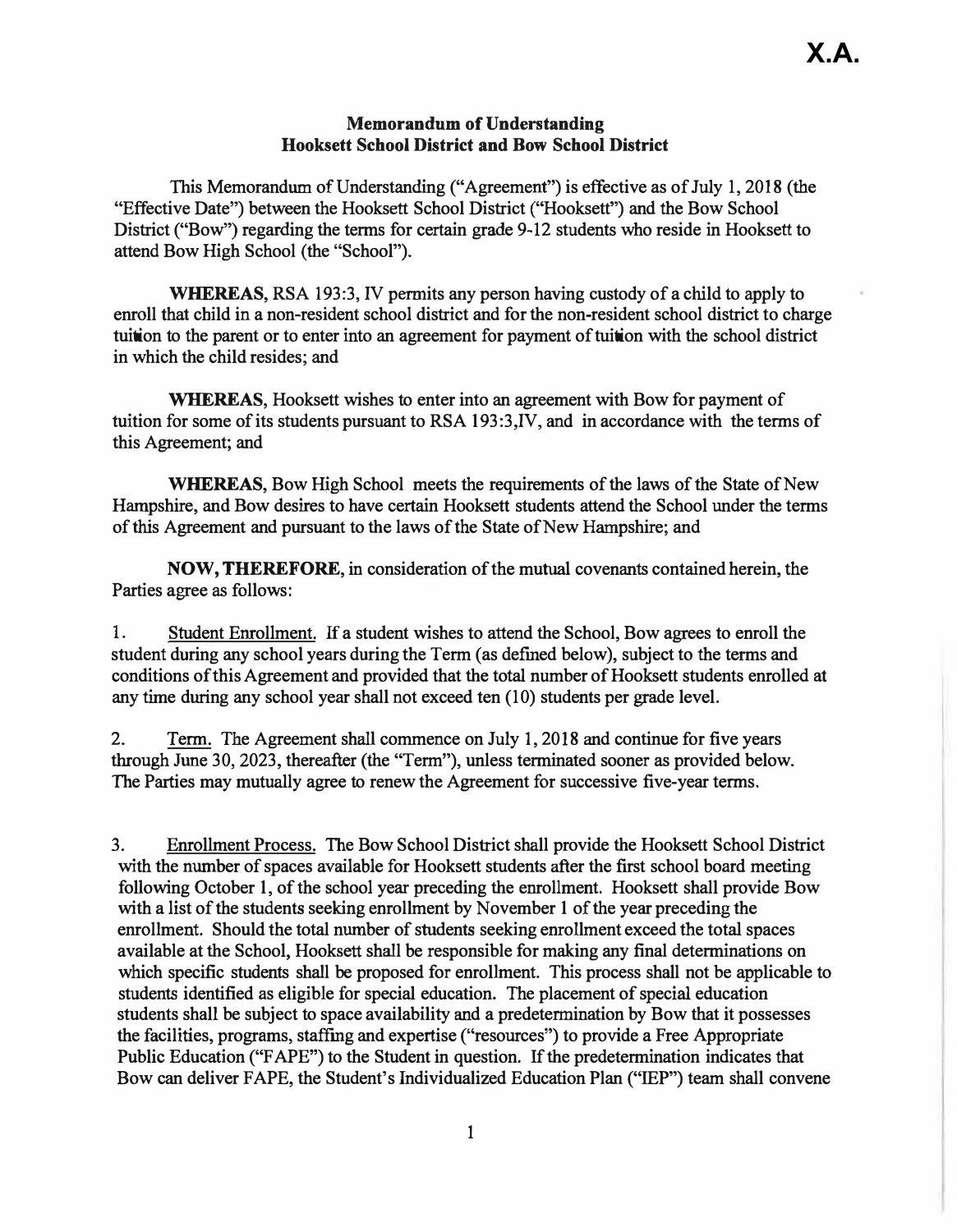**and make the final decision of whether or not Bow would be an appropriate placement for the Student. After the decision is made that Bow is an appropriate placement, Bow shall thereafter be responsible for providing case management and for all IEP and Section 504 Team processes. A Hooksett representative shall be invited to all Team meetings and shall be the designated Local Education Agency ("LEA") representative for Hooksett. When the decision has been made that a Student's needs cannot be met by Bow, it shall be Hooksett's responsibility to determine the Student's appropriate placement.** 

**4. Reservation of Rights. Bow reserves the right and sole discretion to give enrollment priority to its own and Dunbarton residents and to determine the number of spaces available to Hooksett based upon space needs, enrollment projections, program availability, staffing, budgetary limitations, and the collective resources of the district. Further, Bow reserves the limited right to deny enrollment of any student who is subject to a current suspension-expulsion or who has a significant history of drug use, material misconduct and/or violence. The Parties recognize that either district may enter into other agreements with other school districts regarding the enrollment of high school students and that residents of Hooksett may enroll elsewhere (other than Bow) in accordance with the laws of the State of New Hampshire.**

**5. Equal Access. Bow agrees that during the Term (as defined below) it will provide each Student who enrolls in Bow with equal access to all educational, co-curricular, extra-curricular, scholarship and athletic opportunities and programs. Bow represents that the School qualifies, and will continue to do so during the Term, as an approved school under the laws of the State of New Hampshire for purposes of enrollment and attendance.**

**6. Tuition. Each year of this Agreement Bow shall charge Hooksett a per pupil base tuition rate (the "Base Tuition"), which shall be equal to the base tuition charged to the Dunbarton School District under the terms of the Authorized Regional Enrollment Area ("AREA") agreement between the Bow School District and the Dunbarton School District dated November 30, 2012, the terms of which, relative to the calculation of tuition, are hereby incorporated by reference. The Parties agree that the Base Tuition is intended to cover only the costs of providing regular education to each Student enrolled at the School, which costs do not include (a) the transportation of any Student for any reason or (b) any extraordinary educational costs including special education services not otherwise included in the Base Tuition. Specifically, special education services provided by the Bow School District and intended to serve the general special education population within the School shall be provided to Hooksett students shall be included in the Base Tuition. Such services may include psychological, speech/language, occupational therapy, physical therapy, and other related services not dedicated to a specific student.**

**By December 25th of each year, Bow shall supply Hooksett with a written estimate of Base Tuition for the ensuing school year. To the extent the tuition rate charged by Bow exceeds the tuition contribution set by the Hooksett School Board, Bow agrees to bill and collect such sums from the parent/guardian of the student in accordance with the terms of an agreed to tuition payment contract. The Parties agree that execution of an agreed- to tuition payment contract by the parent/guardian shall be a condition precedent to enrollment.**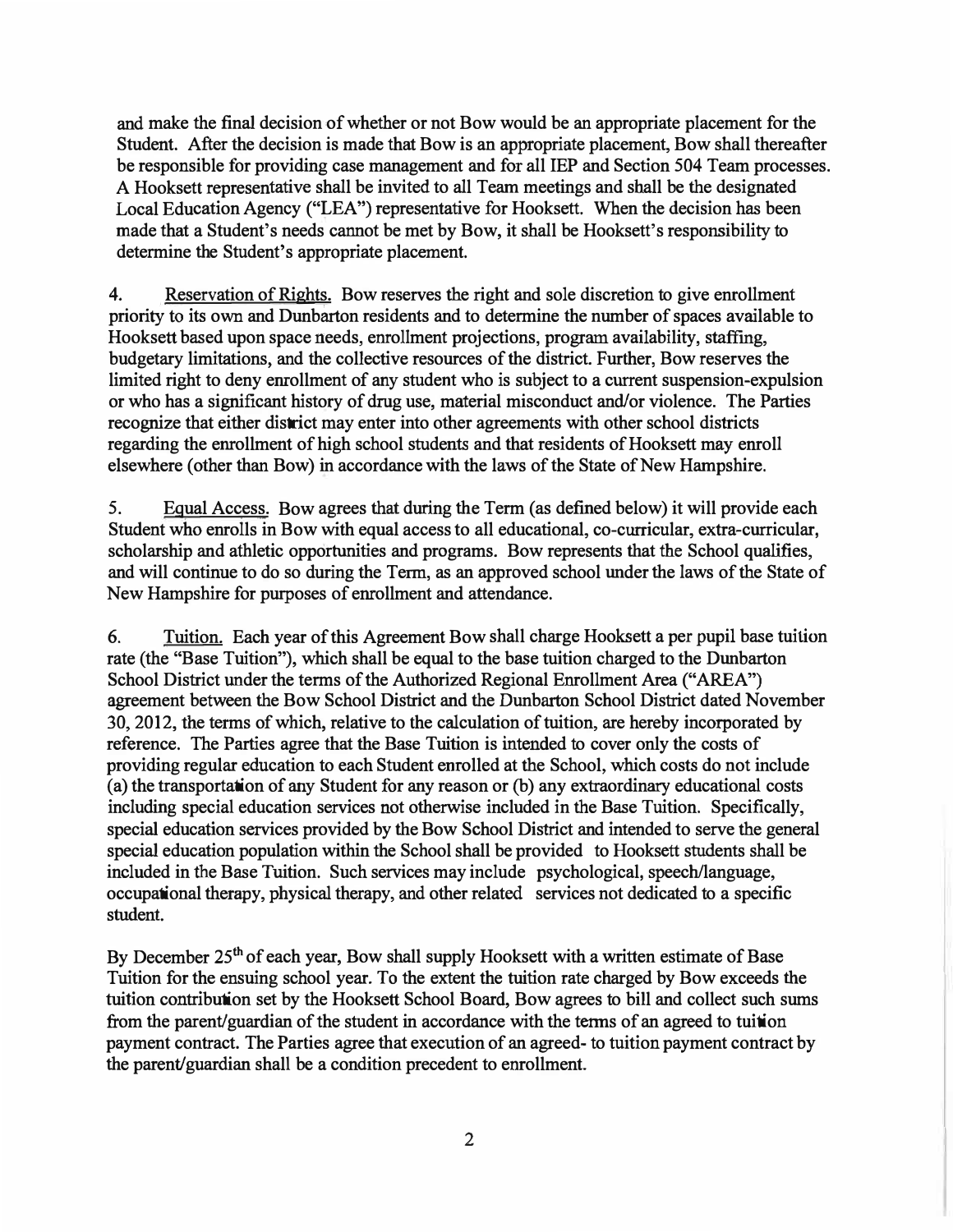7. Supplemental Tuition. In addition to the Base Tuition, Hooksett agrees to pay supplemental special education tuition (the "Supplemental Tuition") for each student identified as needing special education services not otherwise covered by the Base Tuition, whether such services are provided during the academic school year or the extended school year. The amount of such Supplemental Tuition shall be based upon the cost, per unit, of any special education services provided to the Student, including but not limited to costs any costs incurred as a result of services imposed under Section 504 of the federal Rehabilitation Act or any similar law. Bow will provide Hooksett with an estimate of the total unit costs for such services in November and will adjust such estimates, if necessary, in May of the applicable school year. In addition to the Supplemental Tuition, Hooksett shall cover all costs for one-on-one nurses/ aides/ paraprofessional services, adaptive technology and all costs associated with any out-of-district placements. Not more than every two years, the Hooksett Superintendent may request that the Special Education Directors of each District meet and confer to determine the per unit costs for related services and to ensure such charges equitably compensate Bow for such services.

8. Legal Expenses. Hooksett shall be responsible for the costs of retaining its own legal representation in special education and 504 matters pertaining to Hooksett students which result in a due process hearing or any other proceeding. Bow shall be responsible for defending itself against allegations by third parties, parents, guardians or students that it has engaged in any form of disability-based discrimination. In the event that Hooksett is the subject of a complaint to the Office for Civil Rights regarding conduct by Bow, Bow shall be responsible for the costs of responding to the complaint. In the event that Bow is the subject of a complaint to the Office for Civil Rights regarding conduct by Hooksett, Hooksett shall be responsible for the costs of responding to the complaint.

9. Tuition Payments. Hooksett agrees to pay any and all tuition in three annual payments: (1) the first payment shall be a minimum of 25% of the total annual tuition payment (i.e., Base Tuition plus any Supplemental Tuition) and shall be paid by October 15 of each year; (2) the second payment shall be for 50% of the total annual tuition payment and shall be paid by February 15 of each year, and (3) the third payment shall be for 25% of the total annual tuition payment and shall be paid by May 1 of each year. Hooksett shall pay any and all tuition due based on the enrollment of each Student in Bow for an entire school year. In the event a Student is not enrolled for an entire school year, the applicable Base Tuition and any Supplemental Tuition due to Bow will be a pro-rated amount that reflects the number of days the Student was actually enrolled in Bow. Notwithstanding the foregoing, the tuition due for any Student who is expelled will equal the Base Tuition and any Supplemental Tuition due for the entire semester in which the Student was most recently enrolled, regardless of the number of days he or she was actually in attendance. Furthermore, there will be no pro-ration of tuition in the event a Student is suspended.

10. Tuition Reconciliation. The purpose of tuition reconciliations shall be to adjust tuition amounts charged or owing due to changing enrollment throughout a school year. The total Student enrollment shall be calculated on October 1 of each school year, and any and all tuition, including the Base Tuition and Supplemental Tuition, shall be assessed as of that date. Reconciliation shall occur twice during the school year: (1) by February 1 and (2) by May 31.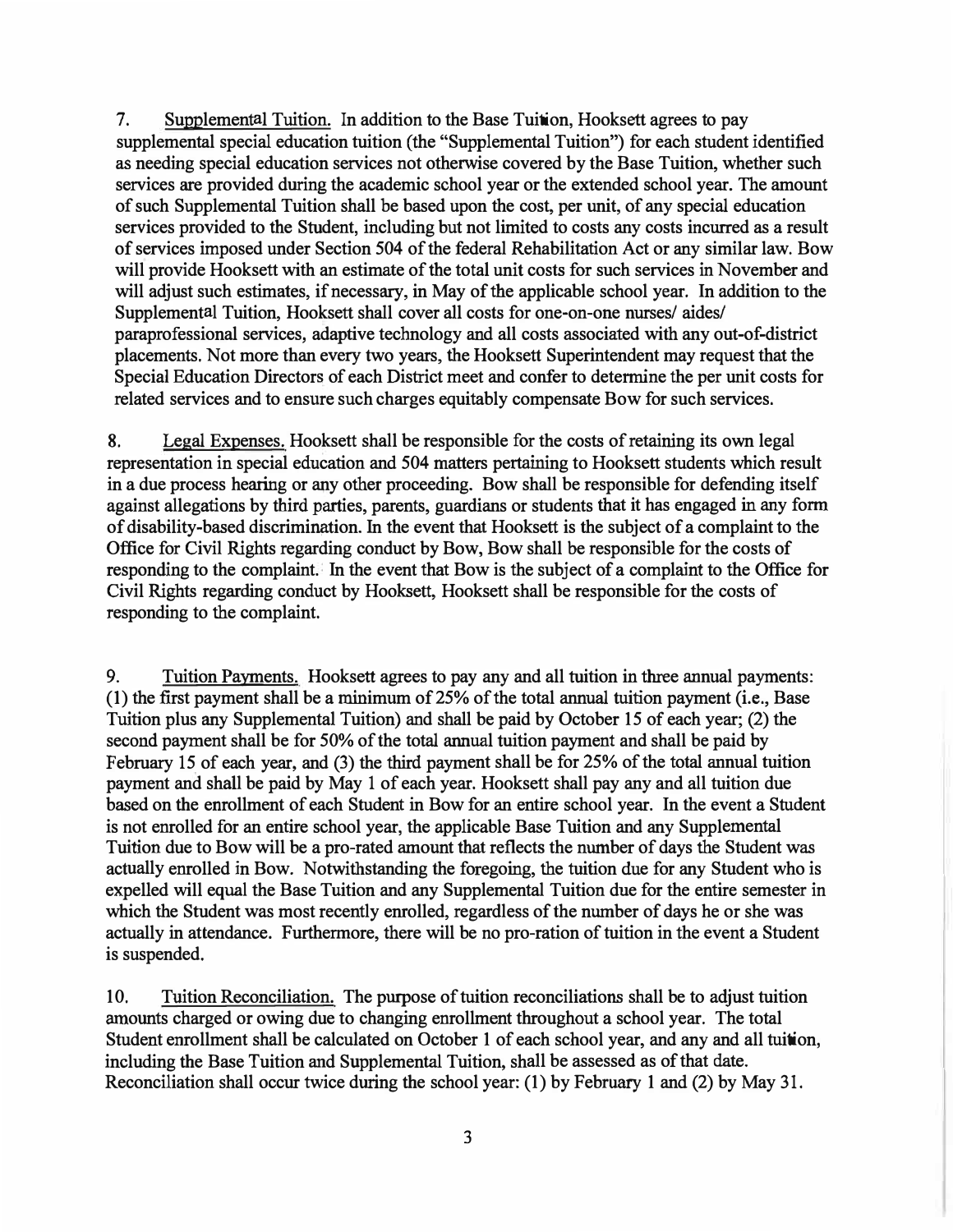**Any paid tuition that must be pro-rated as set forth above shall be refunded or credited to Hooksett by these dates, as applicable.** 

11. Governmental Aid. Any governmental aid will be credited to the Student's district of **residence (i.e., Hooksett). Bow shall supply Hooksett with any service logs or other documentation required for application for Medicaid reimbursement.**

**12. Financial Records. Hooksett or its representative shall be provided with access to the accounting of records, data, and reports relied upon to calculate or finalize costs billed to Hooksett under this Agreement. The Bow School Board shall report the School's expenditures on the New Hampshire State Department of Education DOE-25 separately from its other schools, defining the School's costs.**

**13. Rules; Discipline; Records. The Parties agree that all Students will be subject to all applicable rules and regulations of Bow during the term of this Agreement, which Bow may enforce regardless of residency. Bow reserves the right to take disciplinary action, up to and including expulsion of a Student from the School in accordance with its rules and regulations and the laws of the State of New Hampshire. However, the Hooksett Superintendent shall be copied on any written notice of disciplinary action or hearing of a Hooksett Student**

**Hooksett agrees to provide Bow with full access to any and all records regarding a Student's education prior to emollment in Bow. This includes, but is not limited to, academic records,**  health records, and discipline records. A Student must meet Bow's enrollment requirements **(health examinations, immunizations, etc.) prior to attending the School.** 

**14. Dispute Resolution. Should either party have a complaint as to the operation or interpretation of this Agreement, that complaint shall be stated in writing to the Superintendent of Schools for the other party and each Superintendent shall work together to resolve the issue. If the Superintendents cannot resolve the dispute, it shall be presented to the School Boards which shall jointly seek to resolve the issue. Should resolution prove impossible at the board level, the issue shall be referred to a private mediator jointly selected by the superintendents and paid for jointly by the districts. Should resolution prove impossible by the mediator, the issue shall be referred to the State Board of Education for a decision in accordance with administrative rules Ed 200, which decision may be appealed to a court of competent jurisdiction.**

**15. Termination. This Agreement terminates at the end of the Term or by mutual agreement. Upon termination of the Agreement, in any event, Bow agrees to allow any Student who is emolled on the date of termination to continue attending the School until graduating from the School, subject to applicable graduation requirements and the laws of the State of New Hampshire, provided that Hooksett timely pays any tuition due under the terms of this Agreement, which terms the Parties agree shall survive termination with respect to such Students. Notwithstanding, the Parties shall meet not less than 90 days prior to the expiration of this agreement to discuss the possible extension thereof.**

**16. Miscellaneous. This Agreement sets forth the entire agreement between the Parties and fully supersedes any and all prior agreements and understandings, whether oral or written**